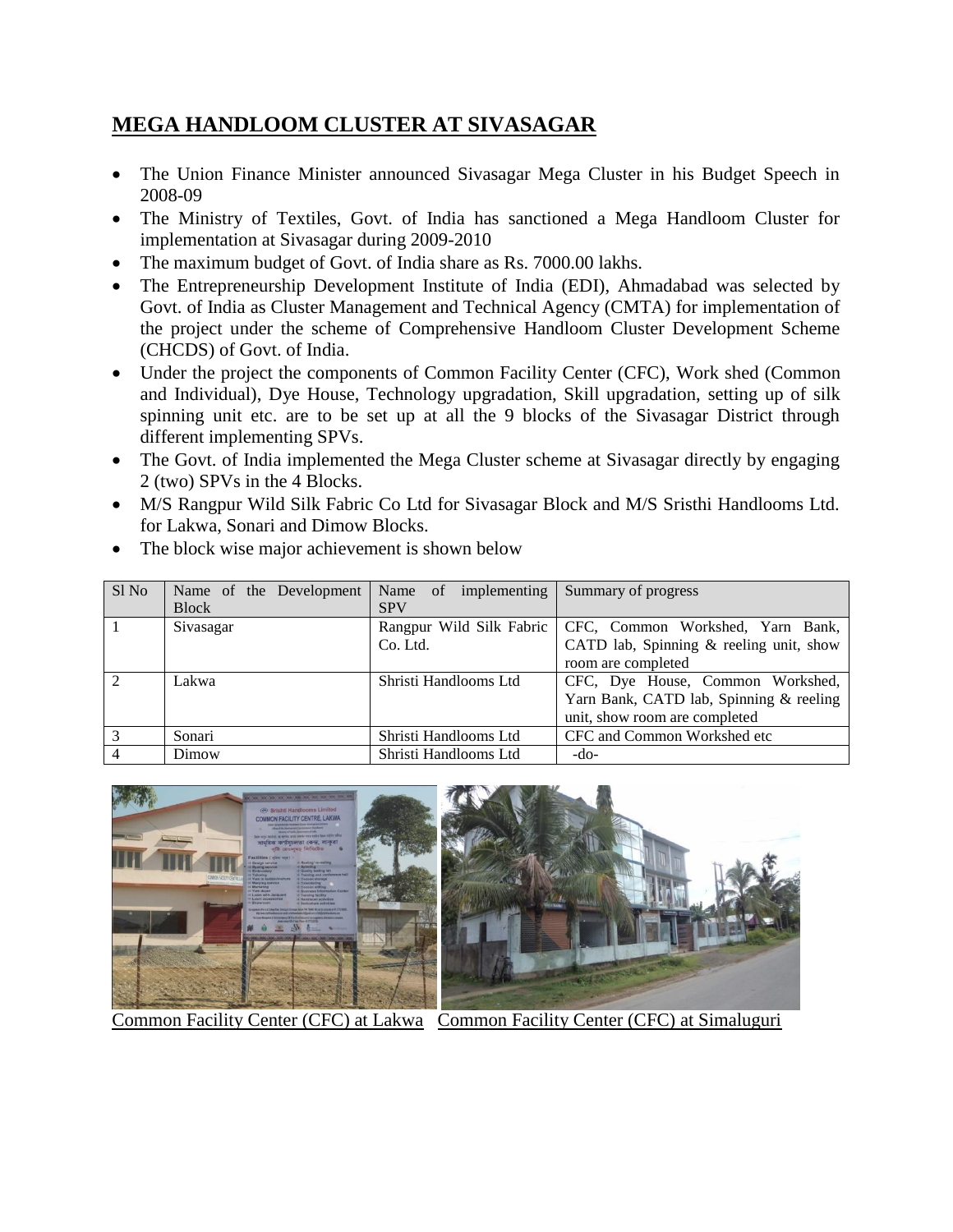## Facilities available in CFCs











Calandering Cocoon Bank Dyeing Unit







Reeling Machine Spinning Machine Winding Charkha







Warping Drum Training & Conference Room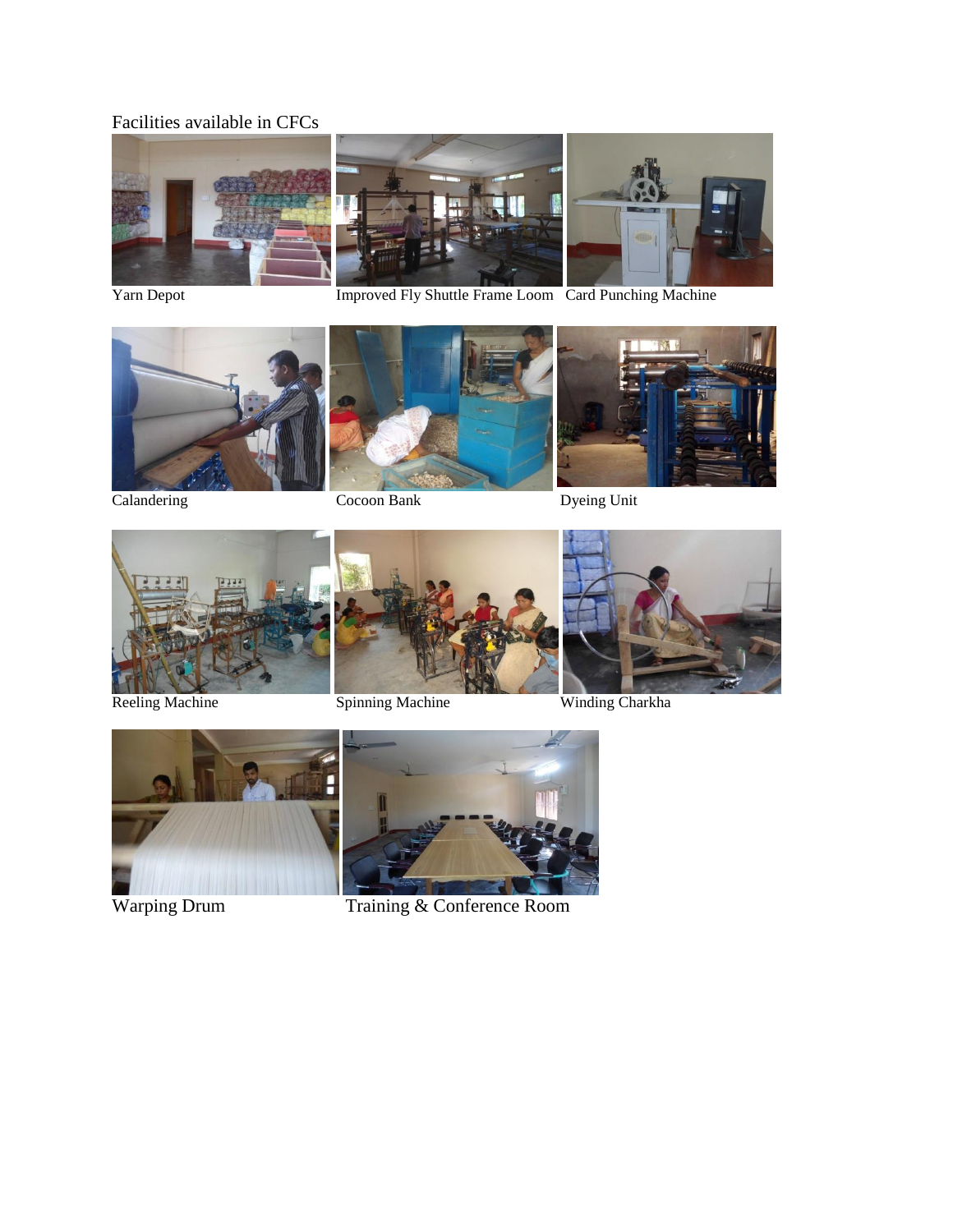

Common Work shed

- But during the end of 2014, the GoI requested the State Govt. to form a State Level Committee and take over the monitoring of implementation.
- As such, the State Level Committee constituted under Chairmanship of Commissioner & Secretary, HTS and processed for speedy implementation of the projects.
- Proposals for the remaining Blocks have been submitted in the light of Block Level Cluster of National Handloom Development Programme (NHDP) and sanctioned as follows.

| Sl <sub>No</sub> | Name of Block   | Name of Implementing Agency  | Weavers to | Project cost  | $1st$ installment |
|------------------|-----------------|------------------------------|------------|---------------|-------------------|
|                  |                 |                              | be covered | (Rs. In lakh) | released by GoI   |
|                  | Nazira          | Sunderpukhuri Nabudoy BKSS   | 1000       | 143.970       | 62.37             |
|                  |                 | Ltd.                         |            |               |                   |
| 2                | Sapekhati       | Siripuria BKSS Ltd.          | 1000       | 143.072       | 61.98             |
| 3                | Gaurisagar      | Gaurisagar Tiniali BKSS Ltd. | 1000       | 143.201       | 62.00             |
| 4                | Amguri          | Changmai BKSS Ltd.           | 1000       | 143.714       | 62.27             |
|                  | Pachim Abhoypur | 1 No. Choulkara BKSS Ltd.    | 1000       | 143.550       | 62.20             |

Training at Block Level Cluster under Mega Handloom Cluster Sivasagar



- Skill Development in Weaving, Dyeing, Designing completed through WSC, Dimapur.
- Skill Development in IT and Managerial completed with help of WSC Dimapur.
- Fund transferred to NHDC against technology upgradation component.